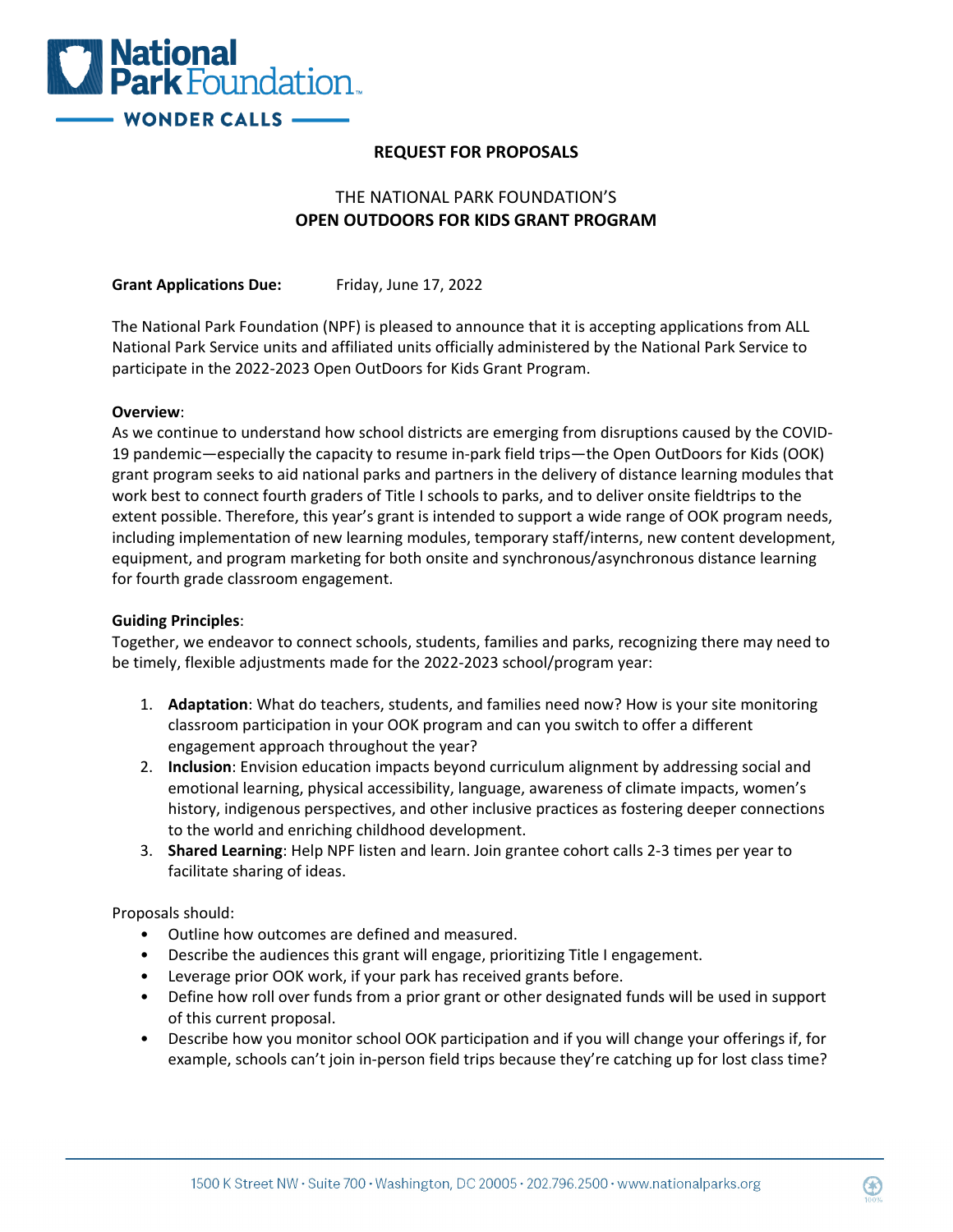**Informational Call:** Optional informational calls to discuss this RFP will be held on the dates listed below. NPF would like to hear from you as your input is essential in helping us continue to adapt grant criteria to support your OOK needs. Participation is encouraged, but it is not a requirement.

### **Informational Call dates:**

- **Thursday, June 2nd: 1:00-2:00 pm ET**
	- o Link to join Zoom Call: [https://nationalparks](https://nationalparks-org.zoom.us/j/84093227317?pwd=Wk1paERoMmYvTjZxbEUxdGw1OVF0QT09%20)[org.zoom.us/j/84093227317?pwd=Wk1paERoMmYvTjZxbEUxdGw1OVF0QT09](https://nationalparks-org.zoom.us/j/84093227317?pwd=Wk1paERoMmYvTjZxbEUxdGw1OVF0QT09%20)
	- o Meeting ID: 840 9322 7317
- **Tuesday, June 7th: 2:00-3:00 pm ET**
	- o Link to join Zoom Call: [https://nationalparks](https://nationalparks-org.zoom.us/j/83178467595?pwd=RHM5M0NHZXBDQXFXOU9TTE5MeE1OQT09)[org.zoom.us/j/83178467595?pwd=RHM5M0NHZXBDQXFXOU9TTE5MeE1OQT09](https://nationalparks-org.zoom.us/j/83178467595?pwd=RHM5M0NHZXBDQXFXOU9TTE5MeE1OQT09)
	- o Meeting ID: 831 7846 7595

#### **Award Amount:**

Will be commensurate with demonstrated need, use of multiple modules (in person, synchronous and asynchronous distance learning), number of Title I fourth graders served and ability to scale 2022-2023 activities as schools hopefully can increase activities with parks.

**Notification:** Applicants will be notified of award selections by August 2022.

**Selection Process:** Applications will be reviewed by a committee comprised of representatives from the National Park Foundation and National Park Service. Selections will be based on the applicant's ability to meet and exceed program requirements and outcomes.

**Questions:** Contact Karen Lee, [Klee@nationalparks.org](mailto:Klee@nationalparks.org) Director, Education Programs.

#### **RFP Contents:**

- **A. Program Overview**
- **B. Program Requirements**
- **C. Program Goal and Outcomes**
- **D. Program Timeline**
- **E. Program Evaluation**
- **F. Proposal Instructions**
- **G. Proposal Template**
- **H. Checklist**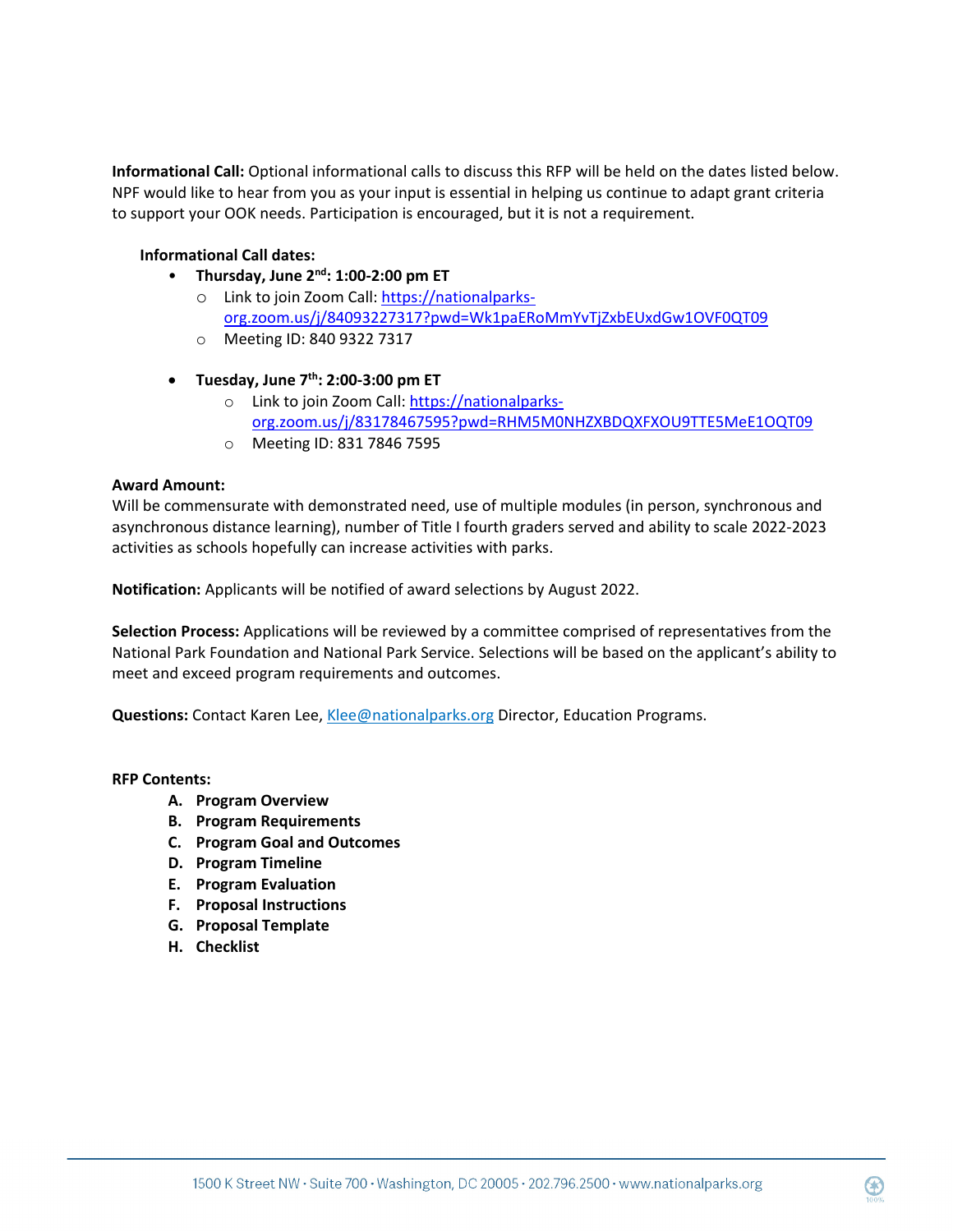### **A. Program Overview**

Recognizing that a wide range of circumstances may evolve during the 2022-2023 school year, this grant prioritizes funding for onsite and distance learning modules that are adaptable, and for park staff taking an intentional approach to monitoring school enrollment in your OOK activities so your team can modify delivery methods (in person or virtual) to meet schools changing needs as they work to recoup lost class time.

Parks increasingly provide distance learning for students nationwide, connecting schools to parks they'd otherwise not be able to visit. Parks are encouraged to use this grant to continue national distance learning, alongside the priority given for local in-person programming.

This grant continues to complement the *Every Kid Outdoors* federal program/pass, amplifying the opportunity for  $4<sup>th</sup>$  graders and their families to visit national parks/federal lands for free.

## *The National Park Foundation Open OutDoors for Kids Grant Program* **has five main eligibility requirements to be considered for a grant:**

- 1. **Qualities of Onsite or Distance Learning Engagement**: Programs foster social & emotional well-being while delivering science, history, or humanities content, and help youth identify with parks as places that welcome them and their families. Staff recognize complexity of human experience, so when feasible, they incorporate bilingual elements, awareness of climate change impacts, women's history, indigenous perspectives, among other equity and inclusion best practices. **Please describe how your program will increase access to the above.**
- 2. **Three-Touch Model:** A tenant of OOK grant program is prolonged engagement of students through a three-touch activity model. For onsite field trips, this may include a pre-visit, field day, and post-visit activity. For distance learning, this may entail a series learning modules to extend meaningful contact with program participants. **Please describe your 3-touch model.**
- 3. **Cost-Ratio Per Student:** Successful grant applications will keep their cost ratio around \$15 per youth. Should your costs exceed this parameter, please provide a compelling reason. In addition to providing a budget for 2022-2023 spending, account for unspent rollover funds from prior OOK grant.
- 4. **Demonstrated Support:** You must submit a letter of support from your superintendent/site manager and a letter of support from your school or youth-serving partner.
- 5. **Under-resourced:** Priority for Title I school engagement, but NPF recognizes other considerations that factor into school participation. Please explain your prime audience's socioeconomics.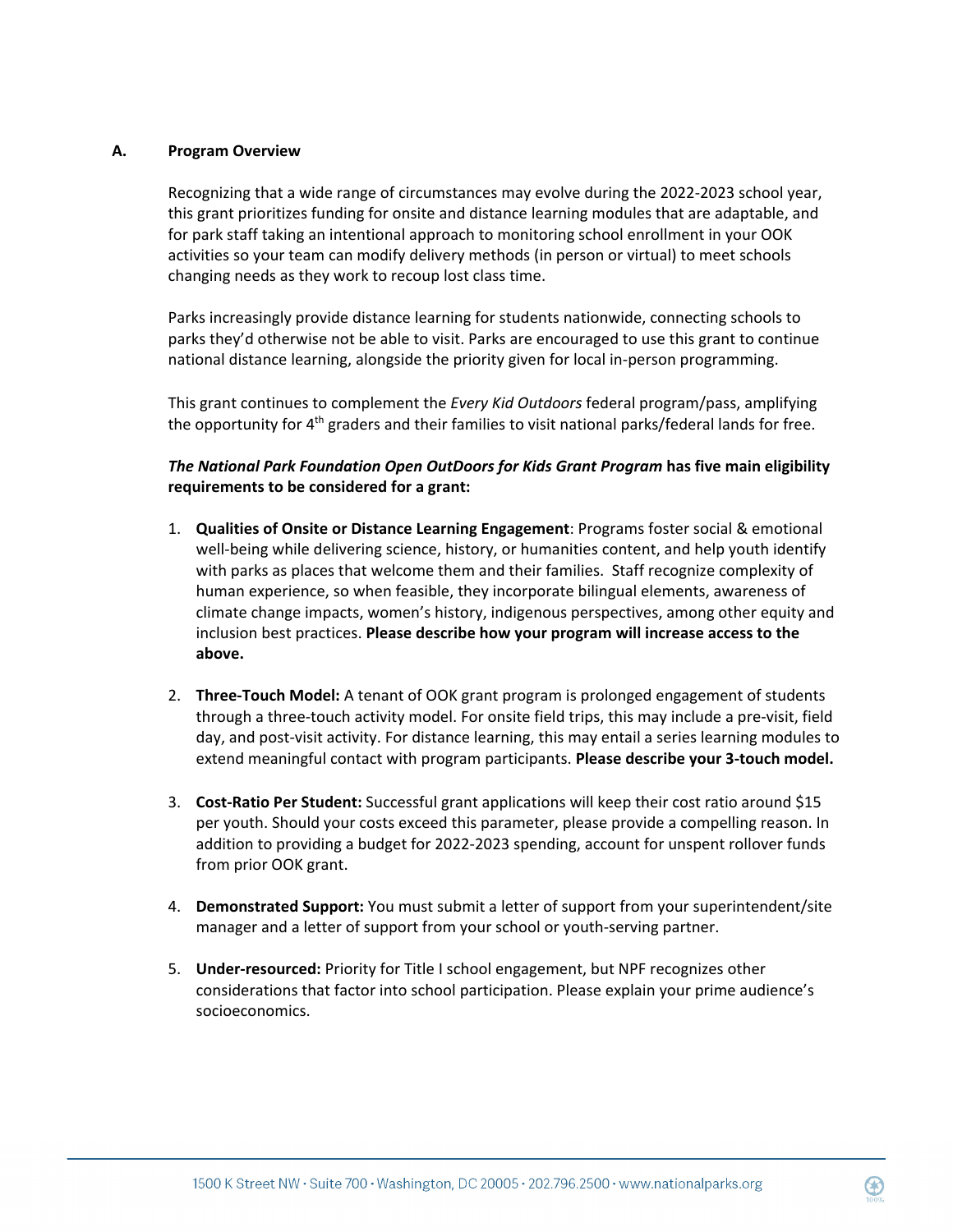### **B. Program Requirements**

- 1. Engage under-resourced/Title I students
- 2. Get youth outdoors for some portion of their on-site or distance learning program
- 3. Actively engage participants in a "three-touch" activity model
- 4. Be mindful of cost ratio per youth, provide a detailed budget, account for roll over spending.
- 5. Participate in evaluation and provide materials as requested for reports to donors, including mandatory final report
- 6. Provide NPF with photos (released for publication), blogs, videos/podcasts, and media that will help tell the story to various audiences including donors

#### **C. Program Goal and Outcomes**

The Program Goal is to expand opportunities for new students to directly experience national parks, where natural, cultural, and historic settings inspire powerful memory building.

The program **Outcomes** defined below are designed to provide a platform through which grantees can:

- $\circ$  Create or deepen connections between national parks, youth, and local schools.
- o Diversify the next generation of national park visitors and inspire their support.

#### Participant (Student) Outcomes

- 1. Participants visit NPS sites in-person or online, for the first time
- 2. Participants feel welcome and inspired, enhancing their knowledge of the NPS site
- 3. Participants express interest in parks or visiting with families

#### Partner (Teachers and Group Leaders) Outcomes

4. Partners develop awareness or understanding of NPS sites as a resource for youth engagement and learning

#### National Park Service Outcomes

- 5. Engagement with public and partners improves engagement with new audiences and partners through inclusive programming creating the next generation of NPS visitors
- 6. Sites enhance their ability to meet changing needs of teachers, including socialemotional wellness and serving local and distant audiences through live and online activities.

#### **D. Program Timeline**

#### *May* 23, 2022 RFP open

*June 17, 2022*: RFP submission closes \*Reminder to submit Fluxx registrations three-days prior *August 2022*: Applicants notified of grant status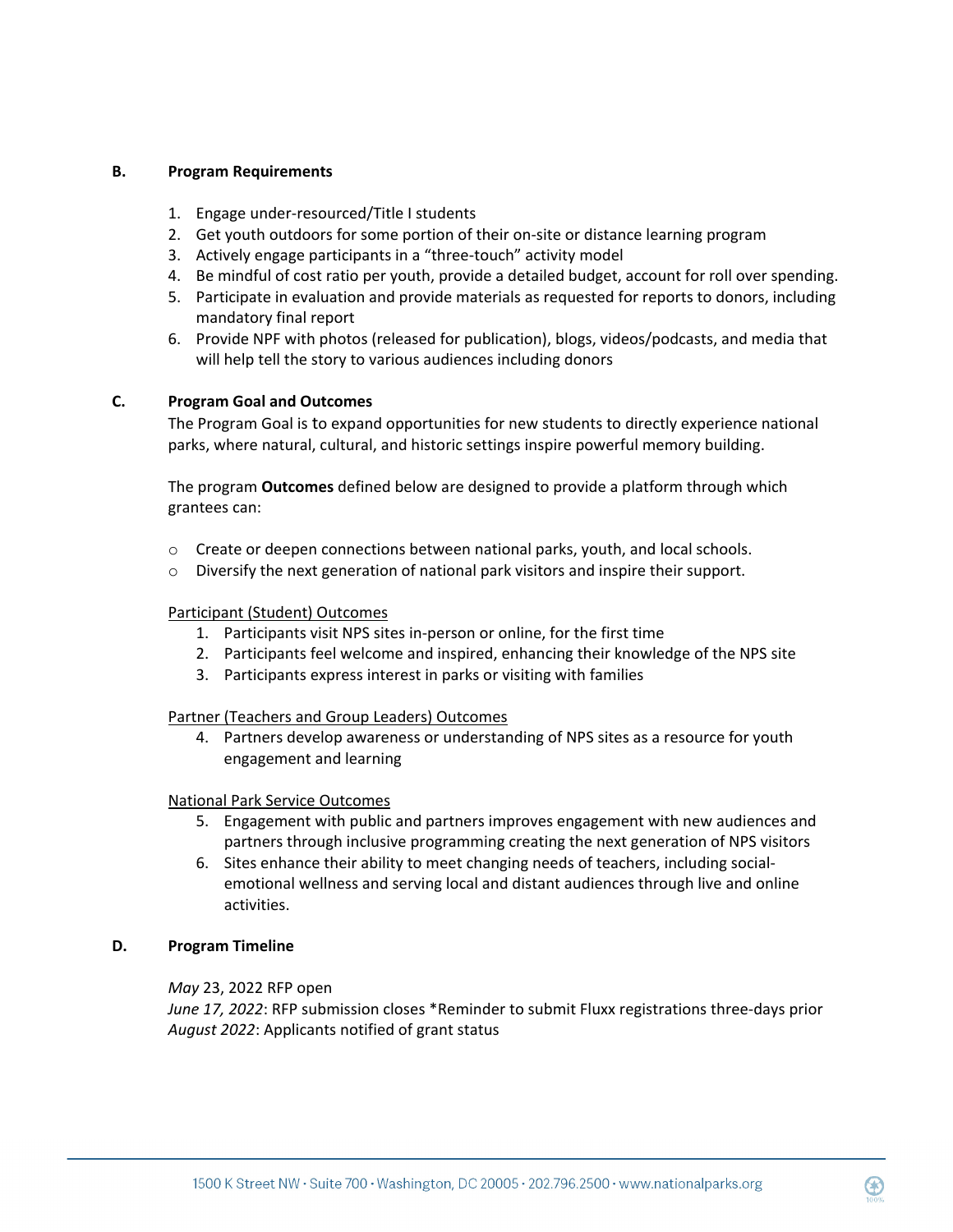*September 2022*: Grant Agreement process *February 2023*: Mid-Year Report/Data Request *June 30, 2023*: Activities completed *July 31, 2023*: Final Report due to NPF

### **E. Program Evaluation**

The National Park Foundation contracts the services of professional evaluators to assess the adaptation and effectiveness of this program. NPF staff seeks to be reflective and learn with parks and partners through the evaluation process and use annual findings to improve the program. NPF will analyze all the data and provide each grantee with a written report on activity outcomes.

In the 2022-23 evaluation, we will track:

- Primary school program participants
- Demographics of population your project worked with
- Project summary
- Leveraged contributions
- Assessing changes to your program model for onsite and online activities

We will also begin tracking social/emotional indicators of engagement, expansion of accessibility including language, adaptability of program delivery to changing classroom circumstances and interest of parks to incorporate climate impacts, women's narratives, indigenous perspectives and other inclusive practices in interpretation/education to help raise awareness of our nation's multifaceted history.

### **F. Proposal Instructions:**

## **\*Please note changes in what this Grant Supports: in person and distance learning modules, promotion of teacher and student well-being, expansion of inclusivity.**

All NEW users to Fluxx must create an account, which can be used to apply for future grants and complete final reports for NPF. Fluxx registration is a two-step process, as new accounts must be approved before grantees gain access to the portal. If you are a new user to Fluxx, begin your application at least 3 days prior to when you intend to submit your application as the registration process takes time. If you already have an account, access the application using your Fluxx credentials.

### **Fluxx Registration**

• If you do not already have an account through Fluxx, you will have to register first .To register for an account in Fluxx, please go to NPF's Grantee Portal and click on "Create an Account Now" to fill out the form:<https://nationalparks.fluxx.io/>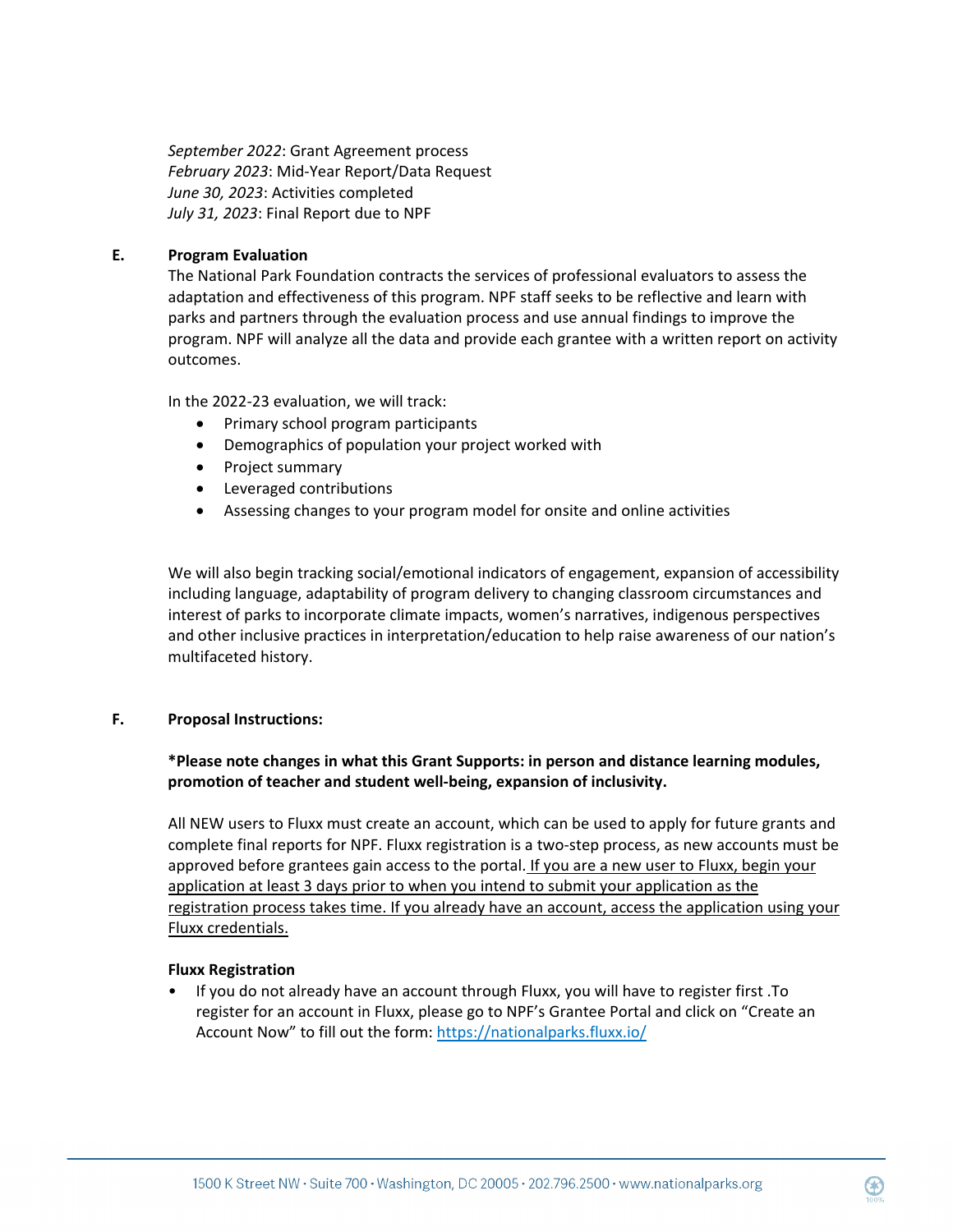- o **Reminder**: Registration can take two to three days to receive approval prior to being able to access the online application, so please allow for this time during the application period. Please register for Fluxx at least **three days in advance** to avoid technical delays and ensure timely submission of all grant proposals.
- Once NPF has reviewed and approved a registration request, grantees will receive an email and link to set up an account password. \*The registration email will come from Do-notreply.grants07-us-east-1@fluxx.io (please check your junk/spam folders).
- Please log into the grantee portal, navigate to the left-hand menu, and click on "Apply for Funding". On this webpage, select "**Open OutDoors for Kids Application**" to get started.
	- o **Reminder**: Fluxx **does not** automatically save. **Click on the "Save" button** frequently to ensure that no information is lost. You may save applications to continue working on it later. We recommend you complete your application in Word first to ensure you don't lose any information.
- "Primary Contact" & "Primary Signatory": Please be sure to select the correct person based on the following. If you do not see the correct person's name, reach out to [parkpartners@nationalparks.org](mailto:parkpartners@nationalparks.org) and provide us with their name, email address, and title to have them added to the system.
- Primary Contact will receive automated emails and reminders from the system, all reports will be added to this individual's account, as well as our staff may reach out directly as needed.
- Primary Signatory will automatically receive any potential grant agreements or documents that may need signature.
- "Superintendent Certification": If you are a partner without access to Superintendent, please provide a letter from your organization's Executive Director or Board President.
- "Organization Documents": If you believe you have not received funding from us before or have had any changes to your organization's address, account information, etc., please upload a W9 Form and Vendor Profile Form found on the Fluxx grantee portal.

o

For assistance using Fluxx, please contact[: applications@nationalparks.org](mailto:applications@nationalparks.org) 

## **Proposals are due no later than midnight (ET) Friday, June 17**

**G. Application Template**

See below

**H. Checklist**  See page 10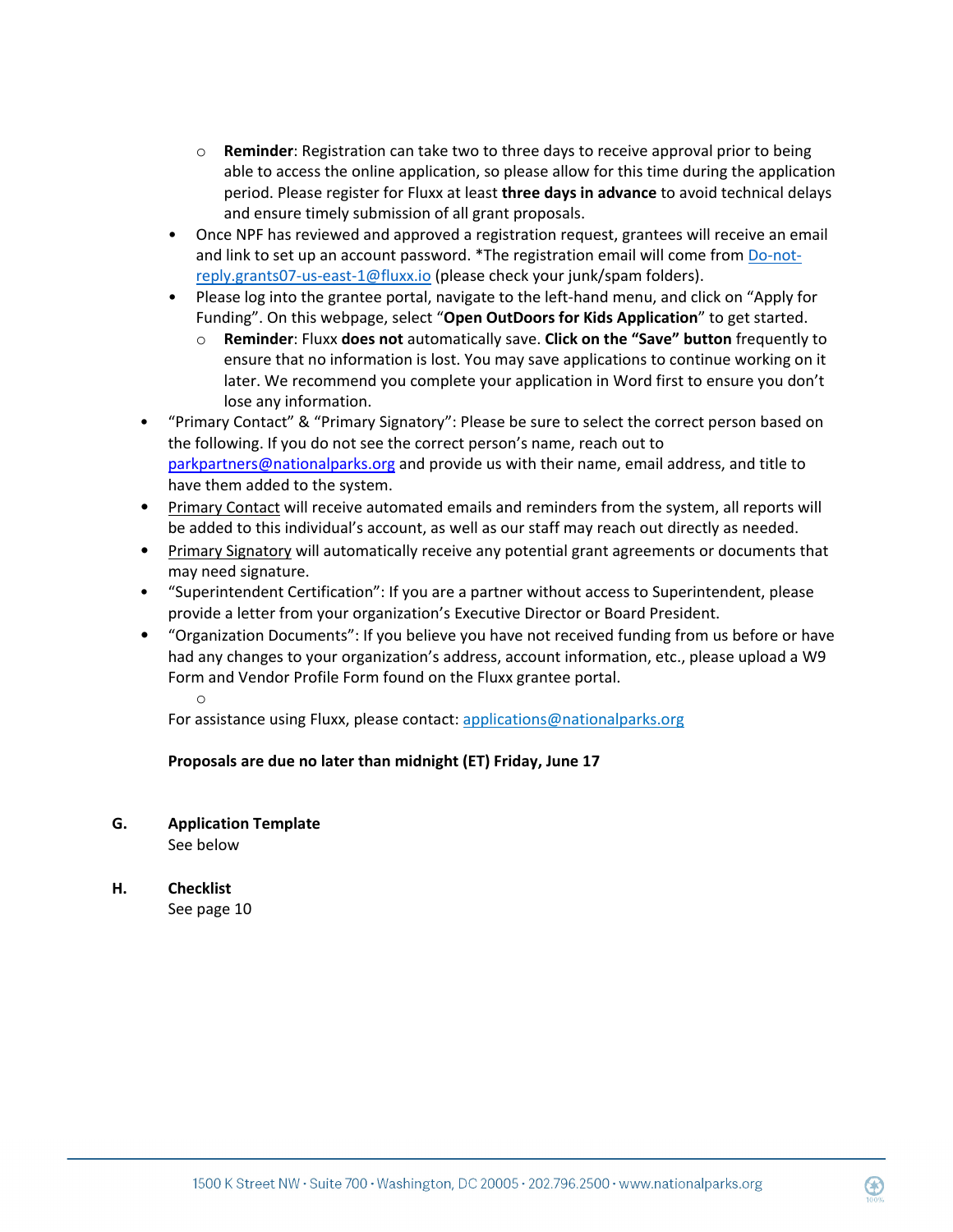### **NATIONAL PARK FOUNDATION'S PROPOSAL APPLICATION**

2022-2023 OPEN OUTDOORS FOR KIDS GRANT PROGRAM

### **I. PARK/PARTNER CONTACT INFORMATION**

- a. National Park Site or Organization Name
- b. NPS Project Contact
- c. Partner Project Contact (if applicable)

### **II. PROGRAM/PROJECT INFORMATION**

- a. Program Title *Please provide a concise descriptive title that captures your project.*
- *b.* Program Type *[drop down]*
	- i. Field Trip (in-person only)
	- ii. Distance Learning (online/live-virtual)
	- iii. Multiple Modalities (in-person and online combination)

### c. Program Abstract

*One paragraph overview that describes the program.*

### d. Program Description

*Please provide a detailed description of the program, including your intention to conduct live, online, in-person or a combination of programming. Are you creating a new program, continuing an existing one? How does your program deliver what local teachers and students need now? Can you add strategies to bring intentionality to helping teachers and students revive and experience the healing power of parks to restore a sense of well-being?* 

e. Program Audience

*Please estimate number of students, teachers, and schools you hope to reach. Include partners who will help you engage audiences. Specify in person, distance or a hybrid modules approach to your 2022-23 program.*

f. Inclusion

*What's your strategy for expanding Title I school engagement, as compared with previous years? If you plan to conduct distance programming, will you market to schools nationally? If not, why? How will you expand accessibility, both in person and via distance modules, for students who have experienced social disenfranchisement,*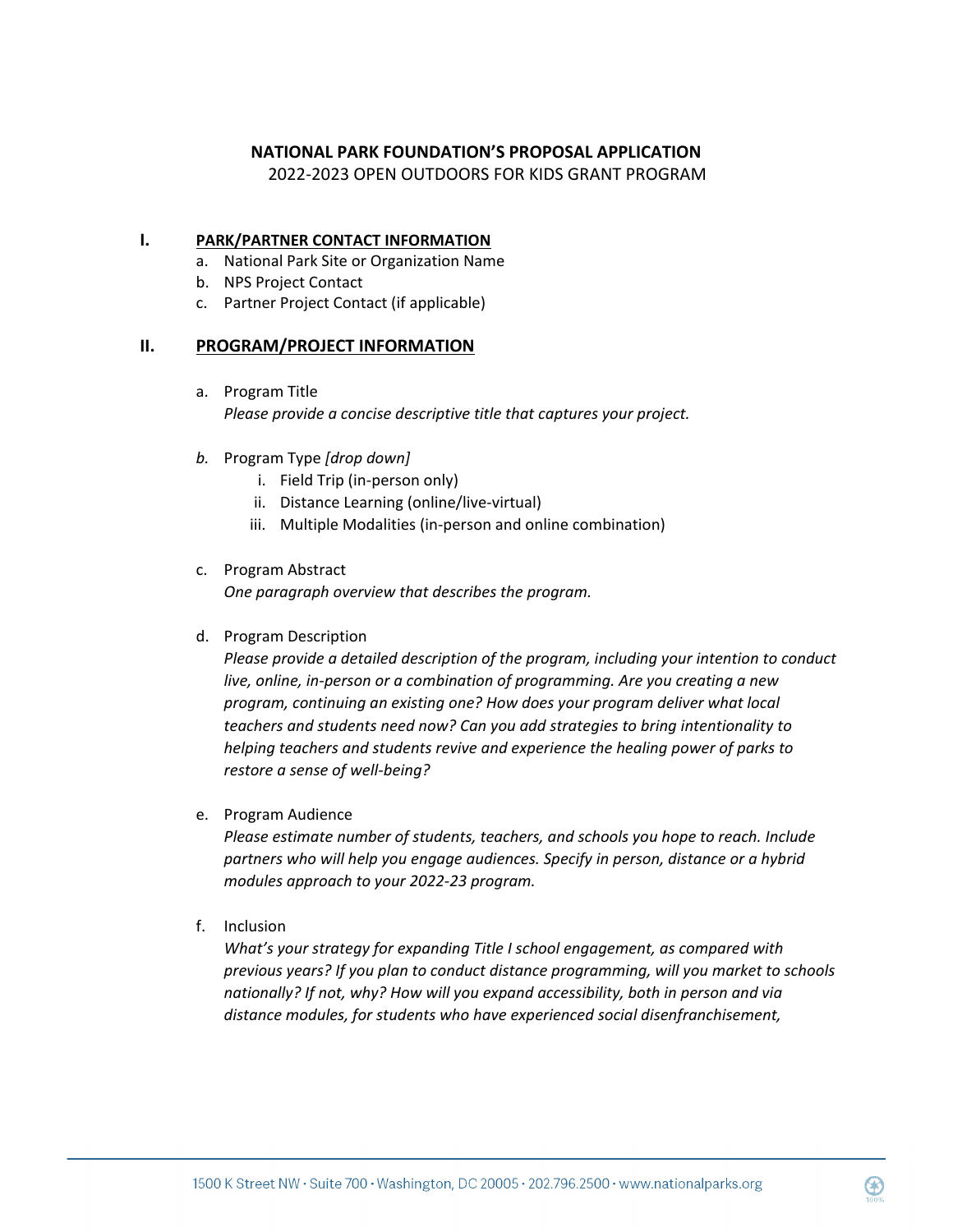*physical or language barriers? Do you plan to include women's history, indigenous perspectives or other inclusive narratives? If not, why?* 

g. Adaptation

*How will your team monitor school participation in your OOK program and make changes to increase school engagement if you note lack of enrollment?*

h. Desired Program Outcomes

*If this is your first OOK grant request, what do you hope to achieve? If you have received prior grants, what changes to your program will you make this year, based on what you learned last year? If you had an OOK grant last year and intended to hire Seasonal staff or interns using the grant, were your plans hampered due to lack of availability? Please explain. Are there ways to fix this year?*

i. Project/Program Timeline

*What are your major milestones? Please specify when activities will take place and what kinds of activities they are (in person, distance, hybrid modules). Feel free to attach your schedule as a Word or Excel document to the online application.*

#### j. Supporting Multiple Modalities

*Please describe the staffing and logistical needs to implement your program; what will staff roles be? How are you thinking of engaging interns, seasonal staff, volunteers, teacher corps, and other broader community engagement, to build capacity and conduct program activities (in-person, online, or multiple modalities).* 

- How many staff, interns, volunteers, etc. will be needed to conduct your activities (**if hiring was hampered last year, please explain how you may be able to work around that this year)** *[text field]*
- How many fourth-grade students do you anticipate the program to serve? *[text field]*
- How many elementary school students (excluding fourth graders) do you anticipate the program will serve? *[text field]*

### **III. AMOUNT REQUESTED AND BUDGET**

- a. Request Amount *Please identify the total amount being requested and how you will spend any roll over from last year.*
- b. Project Budget Narrative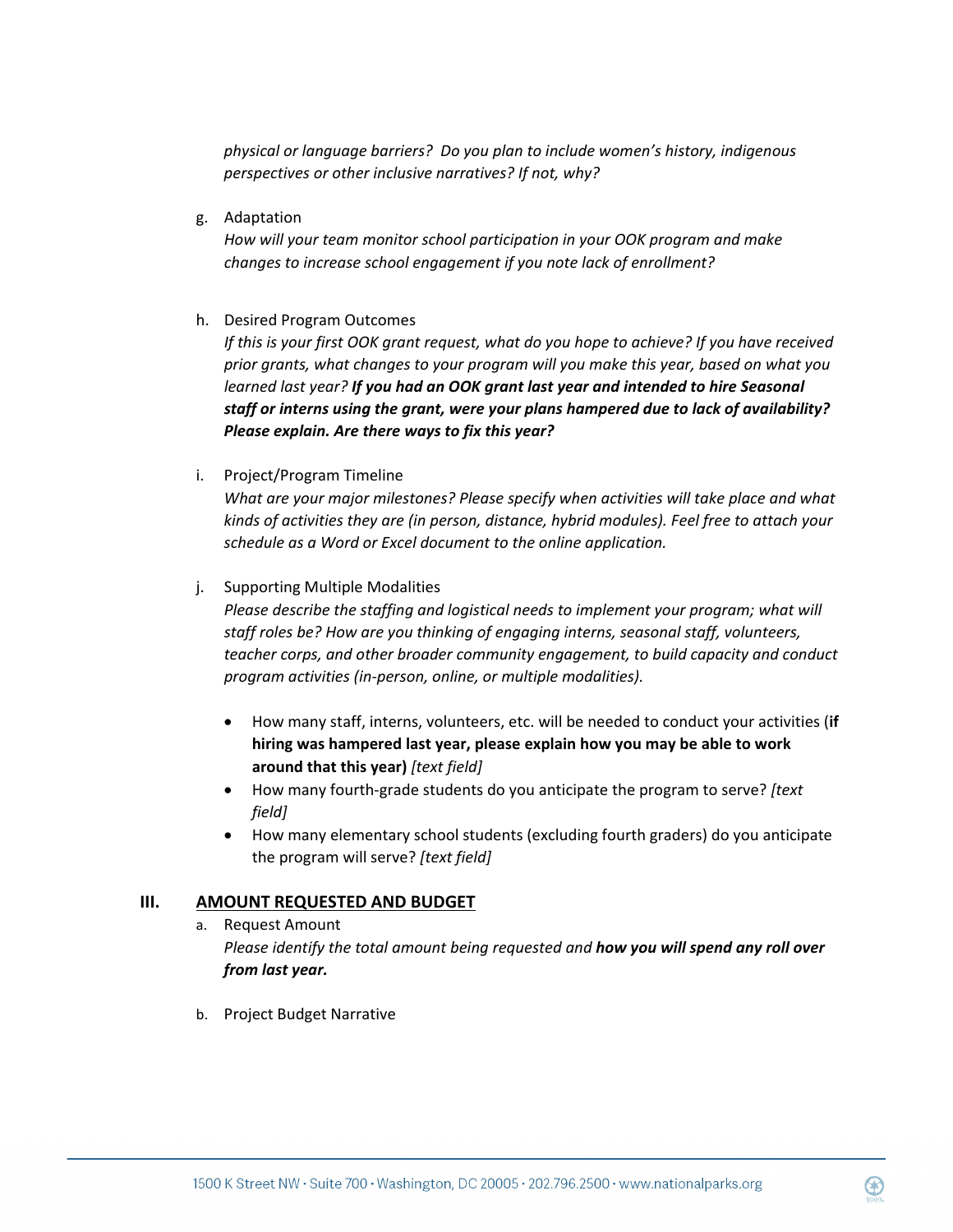*A budget may also be attached at the end of the application. Distinguish between costs for online and onsite programming.*

c. Checks Made Payable To

*Please indicate amounts and to whom grant funds should be made payable (including the NPS unit, if applicable). You may indicate whether EFT or check payment is preferred, and please include mailing address for check. For each third party, NPF needs a W9 with the organization(s) (upload in attachments section).* 

## **IV. SUPERINTENDENT CERTIFICATION**

*All programs/projects that will occur at an NPS site MUST have Superintendent/Site Manager approval before submitting. By providing the information below & uploading a letter of support from the Superintendent/Site Manager, you are certifying that they approve of this application. If this does not apply to your program/project, please put N/A for the following questions.*

*Letters can be addressed to "National Park Foundation Programs & Partnerships team."*

- a. NPS Site or Office
- b. Name of NPS Superintendent or Program Manager Associated with this Application
- c. Title (i.e. Superintendent, Site Manager, Division Chief, etc.)
- d. Email of Superintendent/Program Manager

## **V. DOCUMENT UPLOADS**

- Superintendent Letter (required)
- Budget
- Timeline
- W-9 Form
- Open-ended upload

### **H. CHECKLIST**

**Prior to submitting your online application**, please use the following checklist to ensure that you have completed all elements of the proposal requirements:

- Budget (PDF). Sample template included below for convenience.
- A letter of support from Superintendent, Executive Director or equivalent.